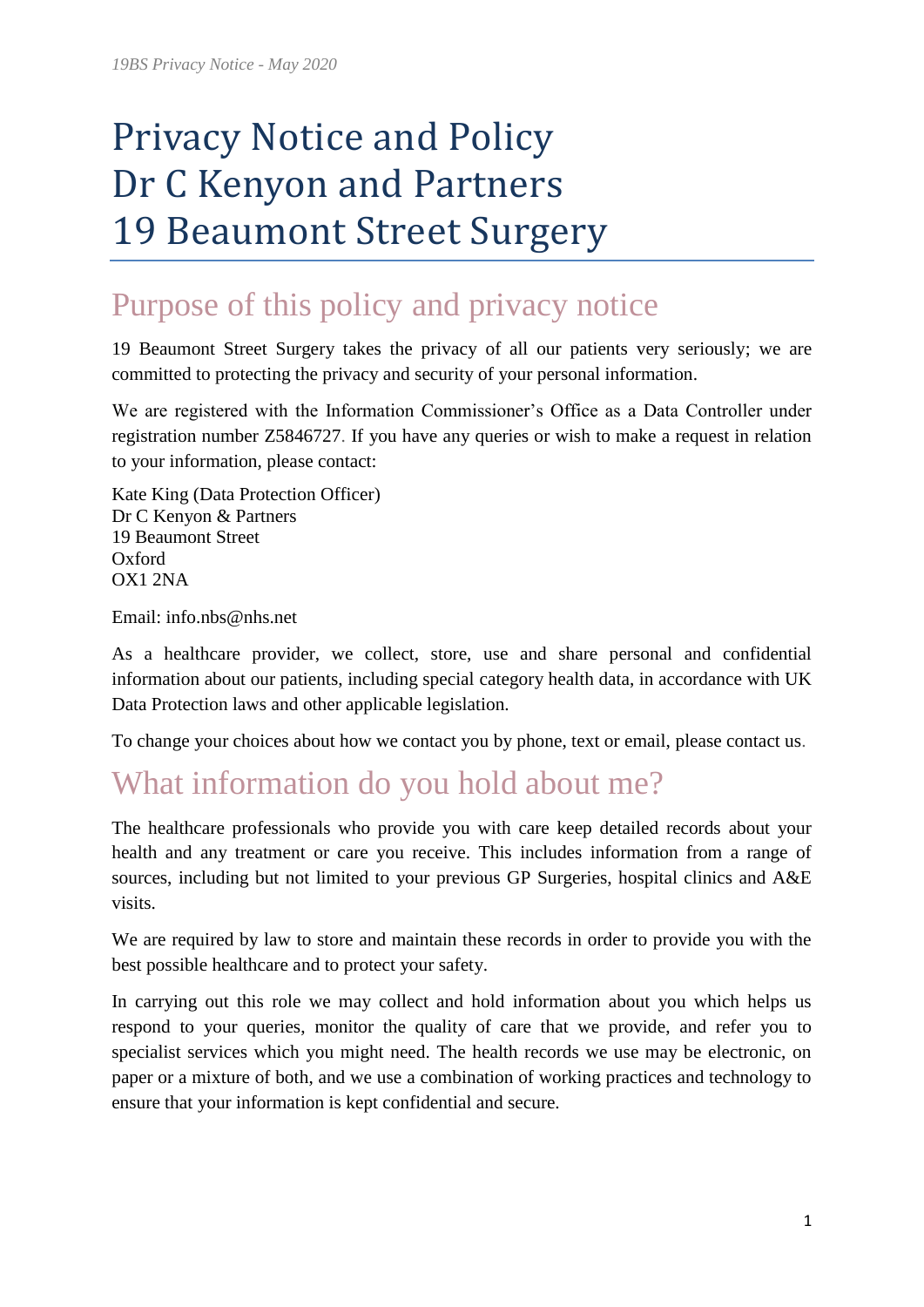The categories of information which we may hold about you *may* include the following:

- Personal details about you, such as your name, address and next of kin
- Any contacts our staff and services (including those who process your information on our behalf) have had with you, such as phone calls, emails, appointments, clinic visits etc.
- Notes, letters and reports about your health
- Clinical images (such as photos of rashes, wounds and skin lesions)
- Details about your medications, treatment and care
- Results of investigations such as blood tests, x-rays, hospital procedures, etc.
- Relevant information from other health professionals, relatives or those who care for you
- More sensitive personal information, also known as 'special category' information, which includes but is not limited to information about your racial or ethnic origin, health, sex life or sexual orientation.

The Surgery also provides facilities to other members of the public and therefore it is important that the safety of members of the public including patients, staff, suppliers, our business contacts and our business overall is monitored in order to prevent and detect crime and anti-social behaviour.

The Surgery may monitor its business by storing and processing photographic/ video imagery by way of CCTV on our premises. This data is controlled by the surgery who determines that manner in which it is processed and has overall responsibility and control over it. For further information, please contact the Practice Manager at the surgery.

## Our lawful grounds for processing

Data Protection Laws requires us to rely on one or more lawful ground to process your personal information. We will only use your personal data when the law allows us to. Most commonly, we will process your personal information in the following circumstances:

#### *'Performance of a task carried out in the public interest or in the exercise of official duty'.*

We process your data to perform tasks carried out in your and the public interest and in the exercise of our official duties. We rely on the basis that it is reasonable and proportionate and we cannot achieve our health and social care objectives by any other means. For example, our healthcare professionals will record all patient consultations via our secure EMIS software and/or other secure software approved by the NHS from time to time.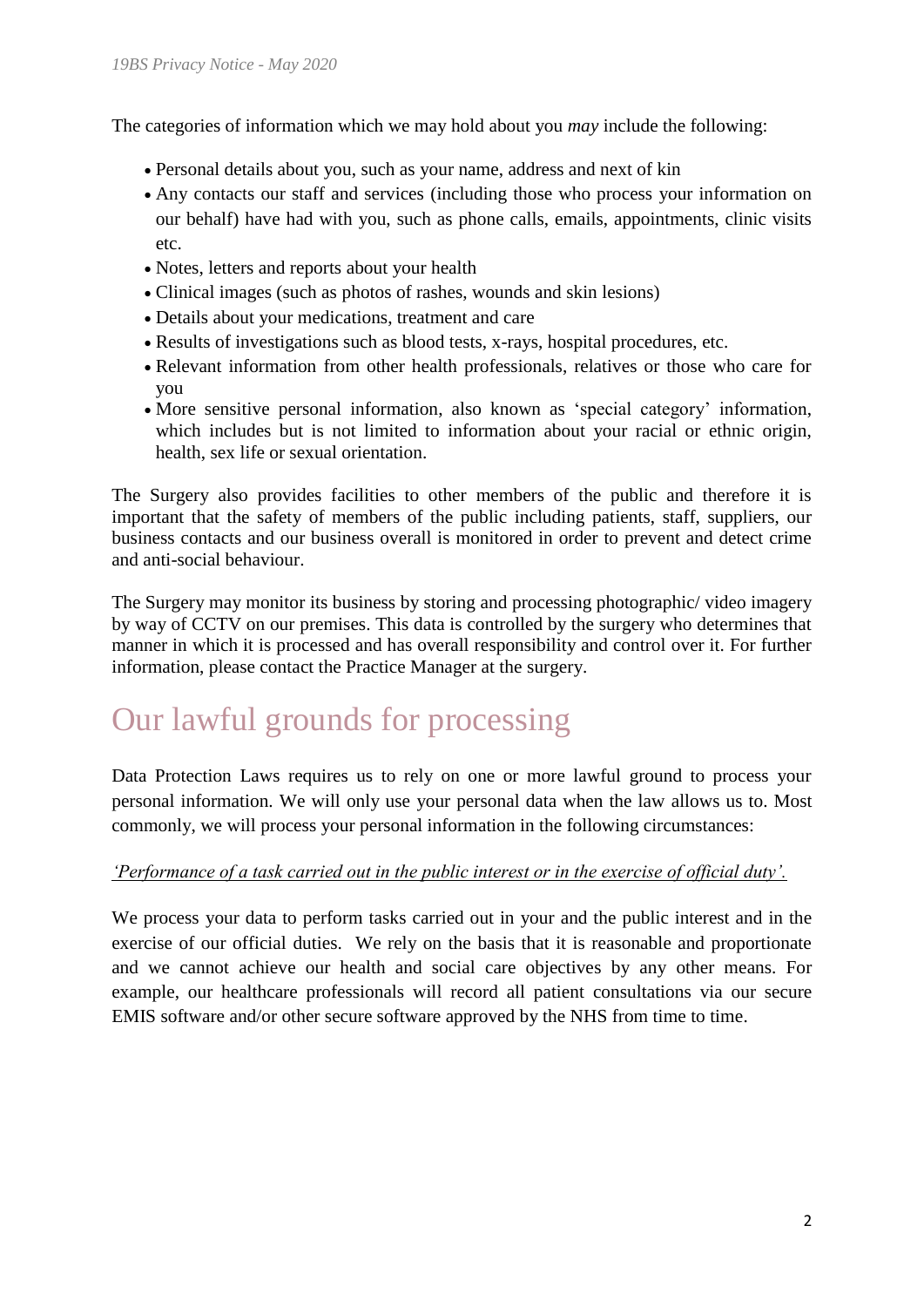#### *'Where necessary for the purpose of the legitimate interest pursued by us or a third party'.*

The legitimate interests we rely on are:

- 1. Processing is necessary for the purpose of providing you with health advice and care in our capacity as your General Practice and also for the purpose of ensuring regulatory compliance. If we are unable to process your personal data, we cannot provide you with our healthcare services as we will not be in a position to meet our contractual obligations with our commissioners (Oxfordshire Clinical Commissioners Group (OCCG) and local authorities), our legal obligations with UK Laws and our regulators (Care Quality Commission (CQC)).
- 2. To safeguard the health and safety of our employees, patients and premises.

#### *'Where we need to protect your vital interests (or someone else's interests)'.*

We rely on vital interests if we need to process your personal information to protect yours or someone else's life in the event that you are unable to provide consent. For example, in a medical emergency your information may need to be shared with the ambulance services.

#### *'Explicit Consent'*

Consent means offering you real choice and control. In certain situations, we and/or a third party processor may request to your consent (or request you to consent on behalf of your child) to undertake certain medical procedures (e.g. injections, minor surgery or insertion of implants) or to send personal data including video or photographs from your phone via a secure third party NHS-approved application to our GP Practice for your care.

We may also request your consent to enroll you into clinical research studies, if you are offered the opportunity to participate in a study conducted by the third party research organisation. This may require us to process or share your data with third parties for the purpose of carrying out these activities.

These third party organisations may also request for your consent to process this information separately which may involve storing your personal data within their own systems in accordance with their own data privacy procedures. In these circumstances, your consent must be informed and given freely and may be withdrawn at any time.

## How do you keep my information safe?

Your GP record is held securely in a NHS-approved system called EMIS Web, which is managed by the GP Surgery. The information in your GP record is used by the authorised health professionals providing your care locally – this may include your GP, practice/college nurse, the health professionals or administrators instructed by us in a third party data processing capacity and the healthcare professionals providing your care in the local community, such as the District Nurse, Health Visitor or Midwife teams.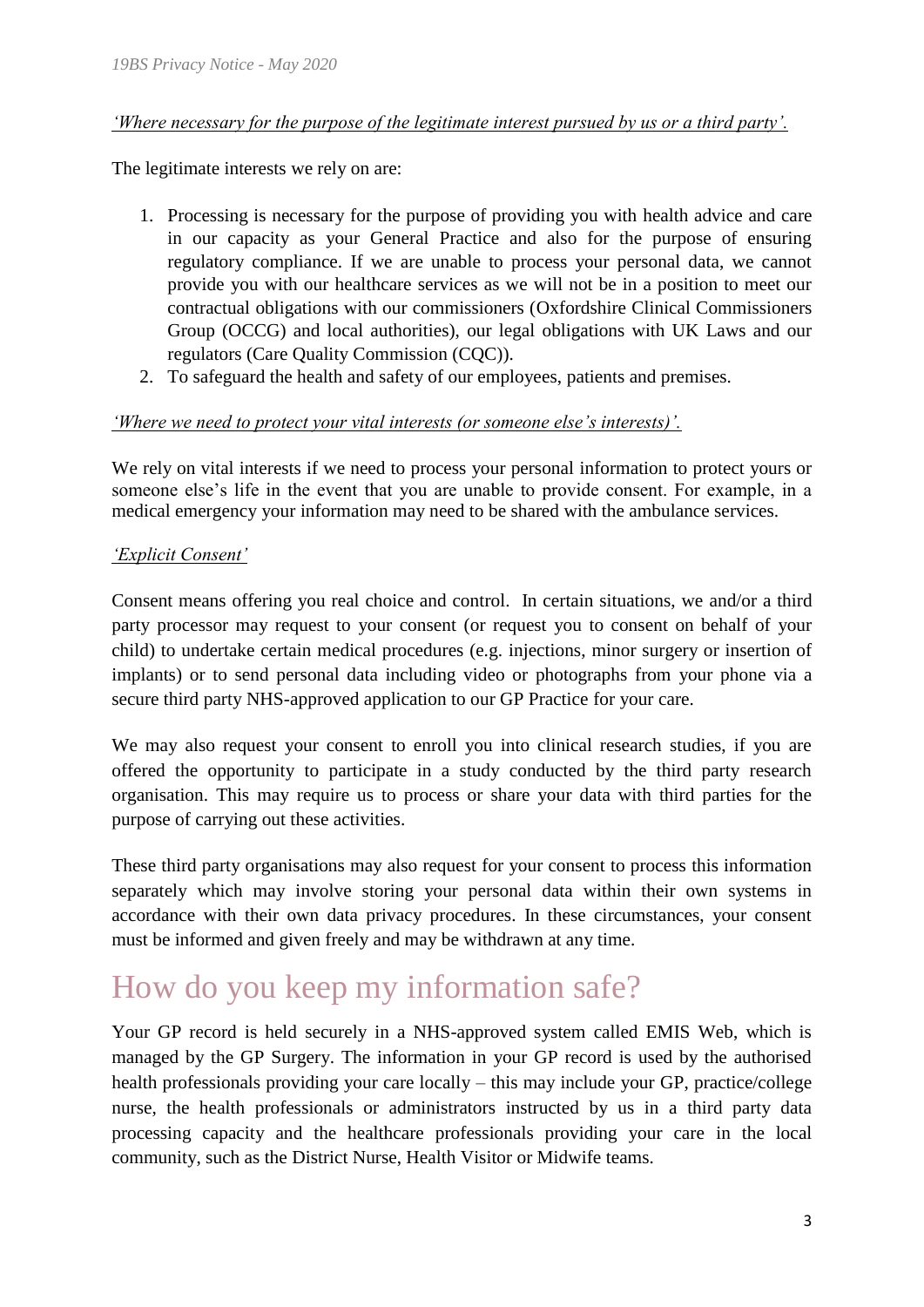Only authorised healthcare professionals and administrators with a legitimate reason to access your GP record may do so and they are legally required to protect your confidentiality.

Everyone working for our organisation is subject to a legal duty of confidentiality.

The information you provide to us is kept in confidence will only be used for lawful purposes;

- Our staff receive training on data protection and confidentiality and we follow the NHS Digital Code of Practice on Confidential Information
- The surgery ensures technical and organisational measures are in place prior to signing any Information Sharing Agreement and sharing your information with other NHS providers in Oxfordshire who may act as Data Processors on our behalf
- We make sure contracts are in place with external data processors to protect your data
- Our electronic records are backed up securely in line with NHS standard procedures and information is held in secure locations and restricted to authorised personnel
- We will only ever use or pass on information about you if we reasonably believe that the recipients have a genuine need for it
- We will not disclose your personally identifiable information to any third party who is not involved in providing your care without your permission, unless there are exceptional circumstances (such as a risk of serious harm to yourself or others) or where the law requires the information to be passed on
- We check that only the minimum and necessary amount of data is shared or accessed
- We use smartcards and passwords to protect our IT systems, to ensure that only the right people have access to your data
- We use encrypted email and storage systems on the secure NHS network, which make it harder for someone to intercept or 'hack' your information
- We report and manage any adverse incidents or 'near misses' in our secure intranet system (Clarity TeamNet) in a de-identified format and make sure we learn from them and improve
- We manage patient records in line with the Records Management NHS Code of Practice for Health and Social Care
- We only use information collected lawfully in accordance with:
	- Data Protection Legislation
	- Human Rights Act
	- Common Law Duty of Confidentiality
	- NHS Codes of Confidentiality and Information Security
	- Health and Social Care Act 2015
	- And all other applicable UK legislation.

#### **Online access to your own health data**

Patients registered with the GP surgery can register with a choice of NHS-approved digital providers to use online services that access, use or process health information from their health record. Online services may allow you to:

- book, check or cancel appointments with a GP, nurse or other healthcare professional
- order repeat prescriptions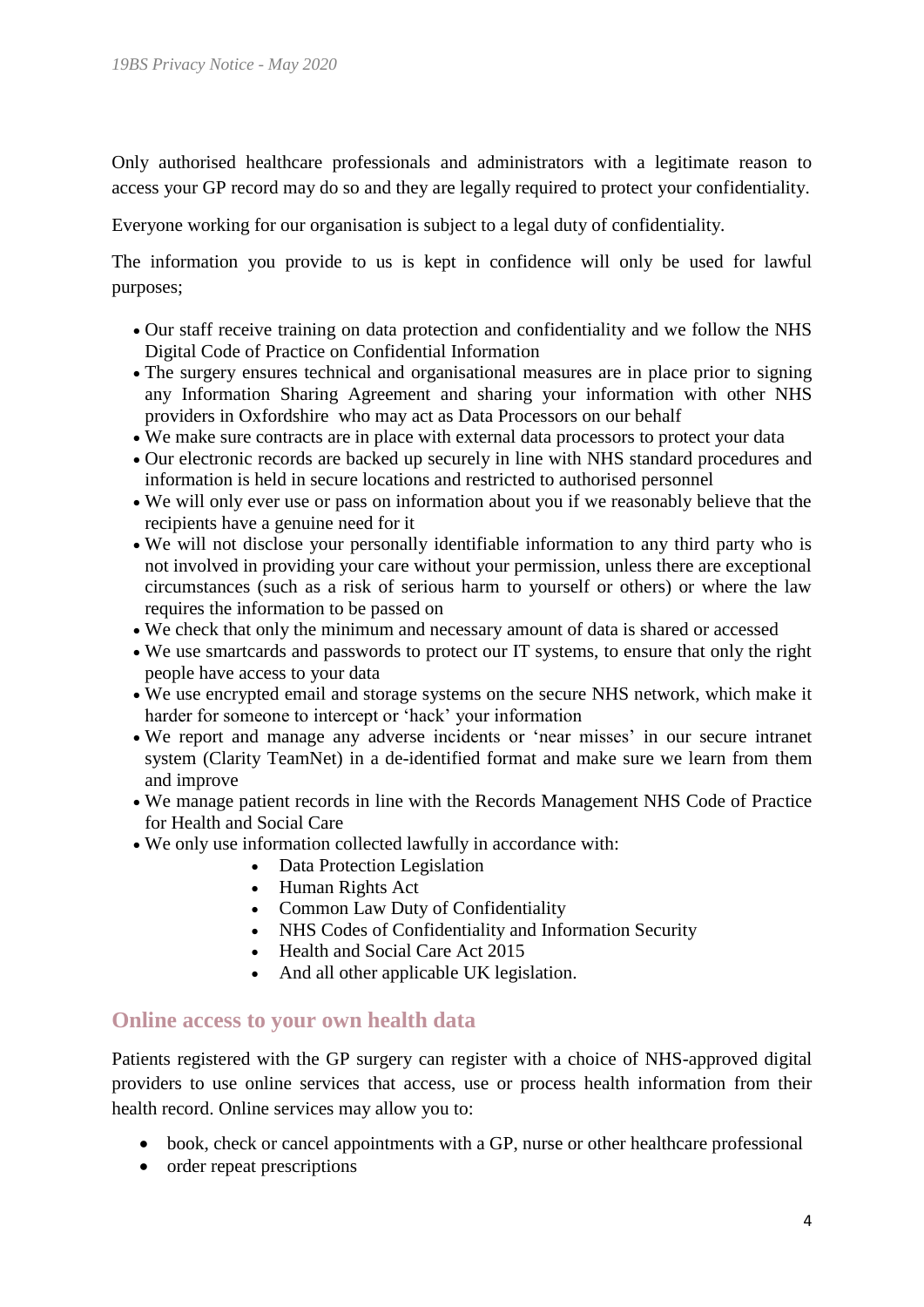- see parts of your health record, including information about medicines, vaccinations and test results
- consult with healthcare clinicians remotely
- see communications between your GP surgery and other services, such as hospitals.

These online services are provided by NHS-approved digital services providers who act as data processors or sub-processors of your data.

#### **When you need care in other places**

If you require treatment in another NHS healthcare setting, such as an Emergency Department or Hospital, the professionals treating you can give you safer and more appropriate care if some of the information in your GP record is available to them.

This information can be shared securely through two NHS systems:

- The Summary Care Record used by NHS services across England
- The Oxfordshire Care Summary used by NHS services in Oxfordshire only

In both cases, your information will only be accessed by authorised healthcare professionals who are directly involved in your care. Your permission will be asked before the information is accessed, unless the professional is unable to ask you and there is an important clinical reason to access it (e.g. a medical emergency).

### **Your Summary Care Record choices**

The NHS Summary Care Record is designed to improve the care you receive in emergencies. It is used by Accident & Emergency and other NHS services to check for important information about you if you visit them in an emergency or need care when your GP Surgery is closed.

When you register with a GP Surgery in England, a Summary Care Record containing basic information is created for you automatically, unless you object to this. The standard record includes your registration details (name, address, date of birth, NHS number, etc.), your prescribed medications and your recorded allergies or bad reactions to medications. If you wish, you can ask your GP to set up a more detailed record to include your medical diagnoses, referrals, vaccinations, care plans and other details. You can also add information to the Summary Care Record yourself through the **NHS [website](https://www.nhs.uk/your-nhs-data-matters)**.

If you are happy to have a standard Summary Care Record you do not need to do anything, as this is created for you automatically by the NHS.

If you would like to opt out of the Summary Care Record please contact the Surgery.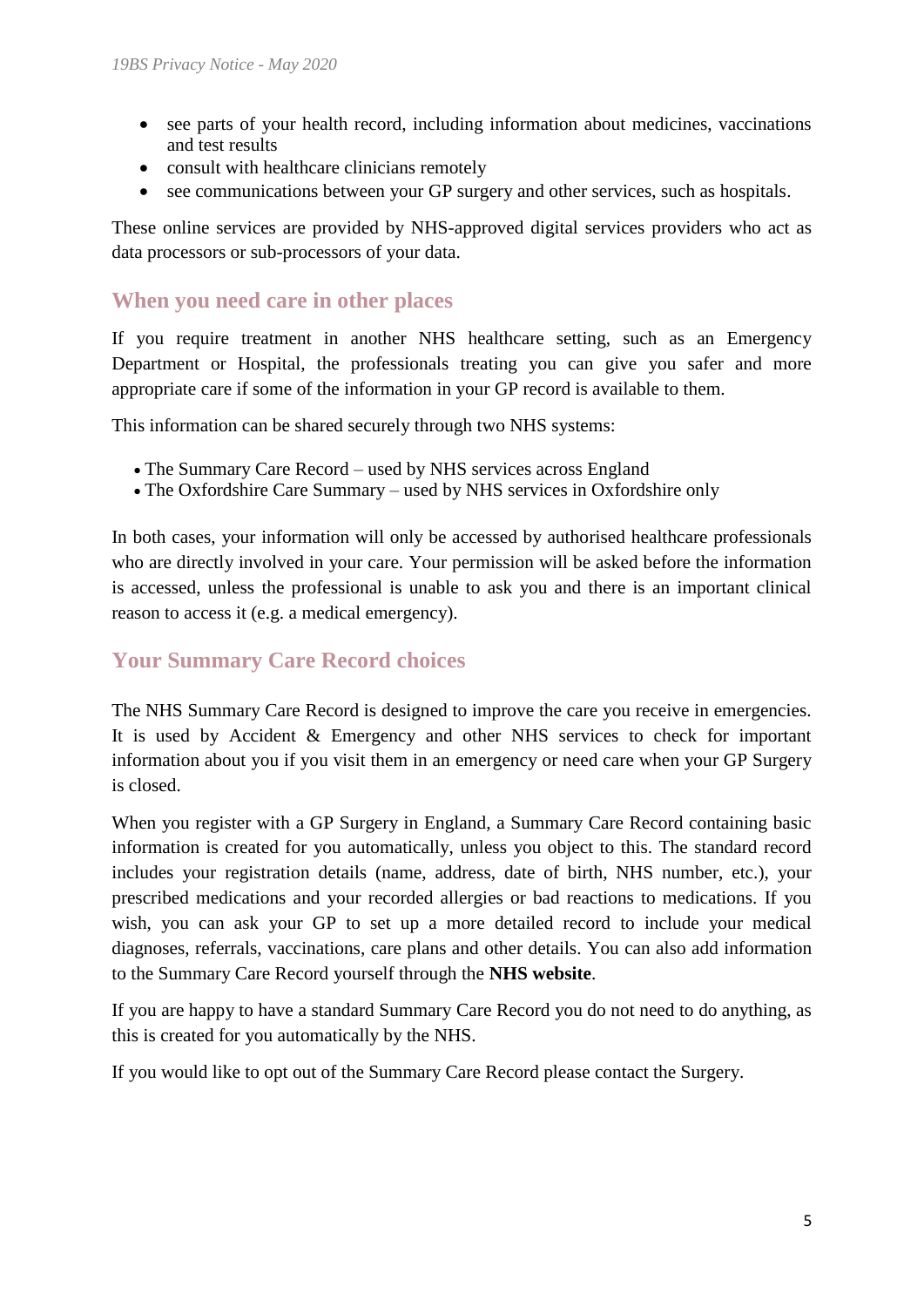## **Your Oxfordshire Care Summary choices**

The Oxfordshire Care Summary allows other NHS services in Oxfordshire to see selected information from your GP record if you use their services. This includes your:

- medical conditions and diagnoses
- recorded allergies and bad reactions to medicines
- test results, x-ray reports and health readings such as blood pressure
- prescribed medications and vaccination history
- appointments, hospital admissions, GP out-of-hours attendances and ambulance calls
- care / management plans
- correspondence such as referral letters and discharge summaries.

You will be asked for permission before your information is accessed by the healthcare professional, except in uncommon situations where you are unable to give your consent and there is an important clinical reason (e.g. in an emergency).

If you are happy to have an Oxfordshire Care Summary you do not need to do anything, as this will be created for you automatically.

If you would like to opt-out of the Oxfordshire Care Summary please contact the Surgery.

## **Registering with another GP Surgery in the UK**

If you register with another GP Surgery in the UK, we will send your electronic and paper records to your new practice. This may involve sending your electronic record through a secure NHS system called GP2GP transfer. We do not send any patient data outside of the EEA unless explicit written consent has been provided by you. If you are moving overseas and require a copy of your health information, please request this before you move.

## **How long do we retain your information?**

Except as otherwise permitted or required by applicable law or regulatory requirements, we will retain your personal information only for as long as we believe it is necessary to fulfil the purposes for which the personal information was collected. This includes for the purpose of meeting any clinical, legal, accounting or other reporting requirements or obligations.

The periods for which your health information shall be held by us and our processors will be in accordance with **[NHS Digital's Record Management Code of Practice for Health and](https://digital.nhs.uk/data-and-information/looking-after-information/data-security-and-information-governance/codes-of-practice-for-handling-information-in-health-and-care/records-management-code-of-practice-for-health-and-social-care-2016)  [Social Care](https://digital.nhs.uk/data-and-information/looking-after-information/data-security-and-information-governance/codes-of-practice-for-handling-information-in-health-and-care/records-management-code-of-practice-for-health-and-social-care-2016)**.

You may request that we delete the personal information that we hold about you. There are instances where applicable law or regulatory requirements allow or require us to refuse to delete this personal information. In the event that we cannot delete your personal information, we will inform you of the reasons why, subject to any legal or regulatory restrictions.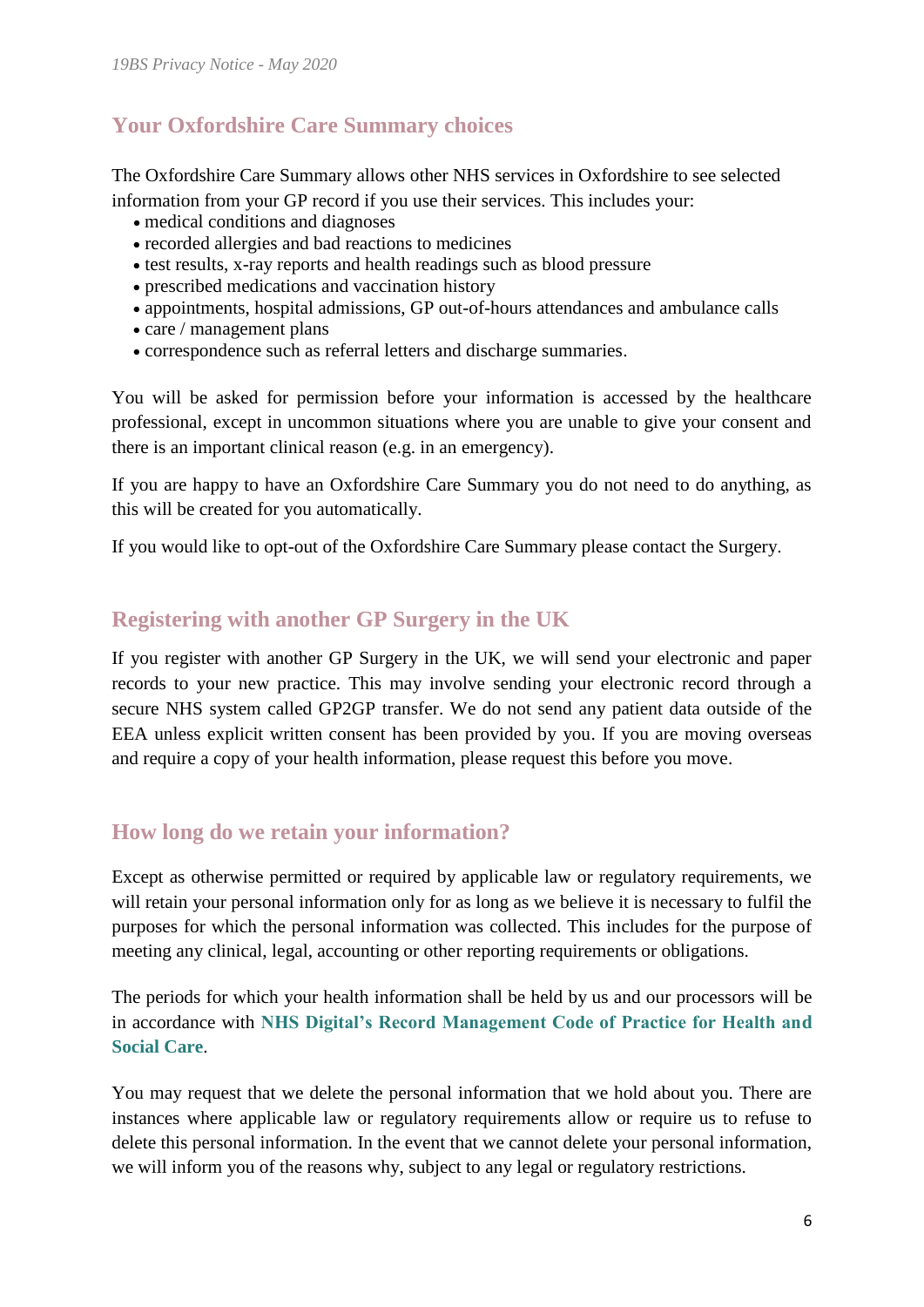## How do you use my information?

## **Providing and supporting your care**

We use and share the information in your GP record to support a wide range of activities relating to your healthcare. Common examples include:

- Enabling the healthcare professionals, both internally and externally who care for you to understand your health conditions, treatments and personal needs
- providing our surgery administration staff secure and confidential access to carry out various functions necessary for the performance of their role (for example booking appointments and updating records)
- referring you to other healthcare providers when you need more specialist assessments, tests or treatments
- sharing samples with laboratories and sharing your results with other professionals involved in your care
- sending your prescriptions to a pharmacy and dealing with your medication queries
- recording allergies and other important health information
- receiving reports of appointments you have attended elsewhere, e.g. at a hospital clinic or other local health service
- investigating and responding to any queries or complaints you have about your care
- texting or emailing you with information about healthcare services or treatments
- inviting you to participate in research studies, if these are relevant to your health conditions.

## **Improving quality and safety of care**

We may use selected information from patient records to check that the care we provide is safe and to help us improve our services. Any information we use for this purpose is deidentified to protect your confidentiality. Some examples include:

- Auditing the treatment we provide, to check our care is in line with the latest recommendations
- Identifying people at risk of developing particular health conditions or who may require additional support (known as 'case finding')
- Recording and reviewing any adverse events or 'near misses', to ensure our services are safe
- Monitoring how long patients are waiting for our appointments
- Providing de-identified patient-level data and aggregated data reports to healthcare commissioners on the quality and activity of our services or the services of the healthcare providers we refer you to (NB. it may be a NHS contractual requirement for the practice and/or other healthcare providers providing you with care to share selected data about your health conditions and treatment with healthcare commissioners in a de-identified format, in order to improve the quality and governance of NHS services available to the public)
- Supporting staff training and the development of services to meet patient need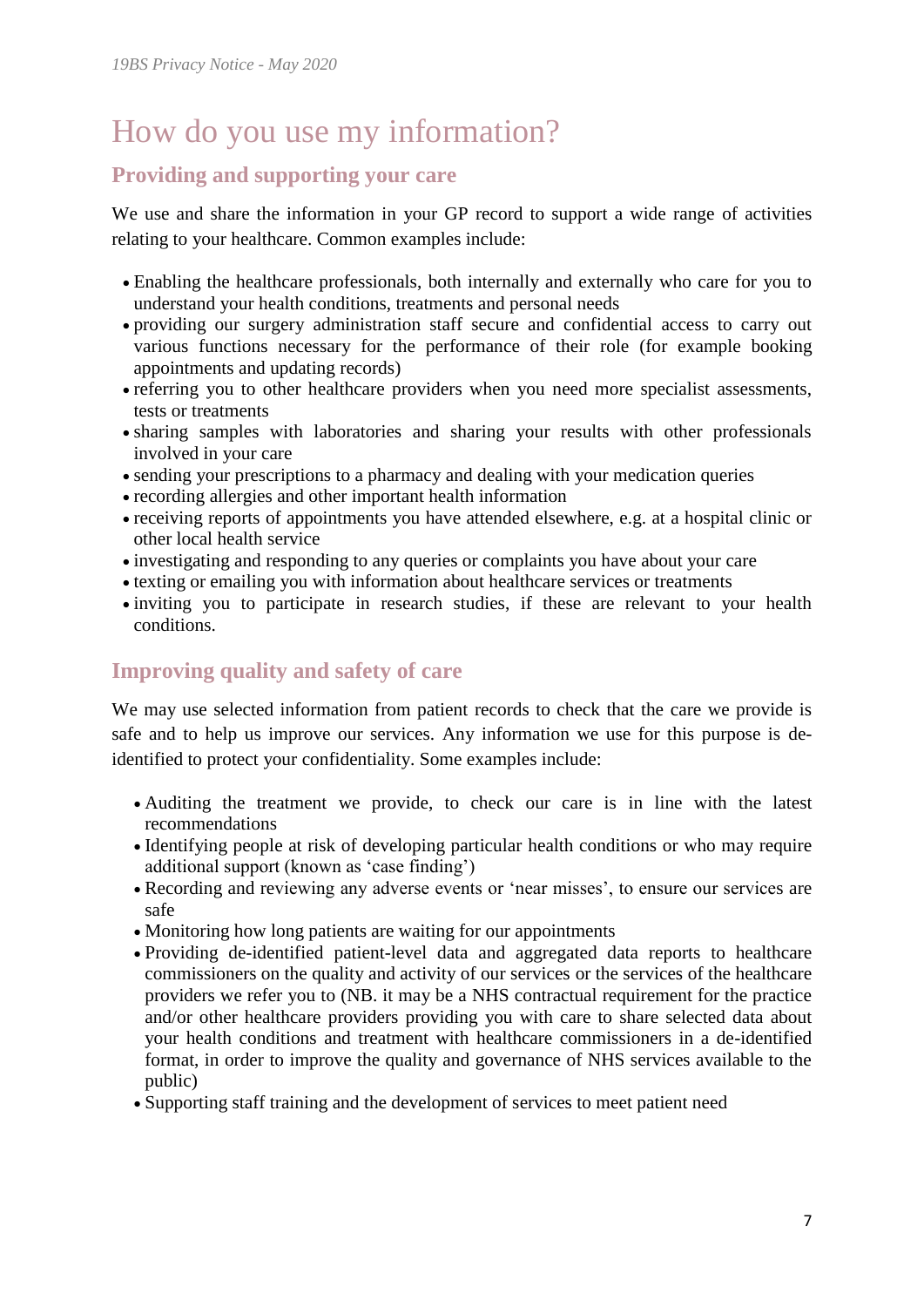## **Sharing with our Third Party Data Processors**

From time to time, we will share your information with our third party data processors where necessary to process information on our behalf. We will decide the purpose and manner for processing and shall ensure our processors have secure technical and organisational measures in place; our data processors will operate on our strict instructions at all times and will not have any responsibility or control over the use of your data.

Our processors may include but shall not be limited to other NHS general practices and healthcare providers, South West Central Commissioning Support Unit (SWC CSU), OxFed Health & Care Ltd. (the Oxford City GP Federation), our social prescribing and ancillary care providers, clinical research organisations, University Colleges (for our Oxford University students), operational service providers and providers of our IT, electronic records, texting/messaging services and patient online access services. When necessary, our data processors may instruct their sub-processors to carry out certain functions in accordance with the instructions they have been given by the data controller.

Where your information is requested to be used for secondary research purposes, we, or our data processors will always ask your permission before releasing your information for this purpose. You have the option to register a 'type 1' or 'national' opt-out if you do not wish for your information to be used for clinical research.

#### **Sharing for remote consulting / messaging purposes**

### **We may share your information with**

### **Sharing required by law**

Occasionally we are required by law to share your information with other agencies. In these situations we will usually discuss this with you first, but it is sometimes not possible for us to do so. These situations are uncommon, but examples might be:

- To safeguard children or vulnerable adults who may be at risk of neglect or abuse
- for the purposes of detecting or preventing a serious crime
- to report notifiable infectious diseases to public health
- to report cases of female genital mutilation or suspected radicalisation
- if we are required to disclose the information by a court order.

The Surgery will not part-take in any 'restricted' transfers of your information to countries outside the European Economic Area (EEA) unless an exception has been satisfied, for example explicit written and verbal consent has been provided by you.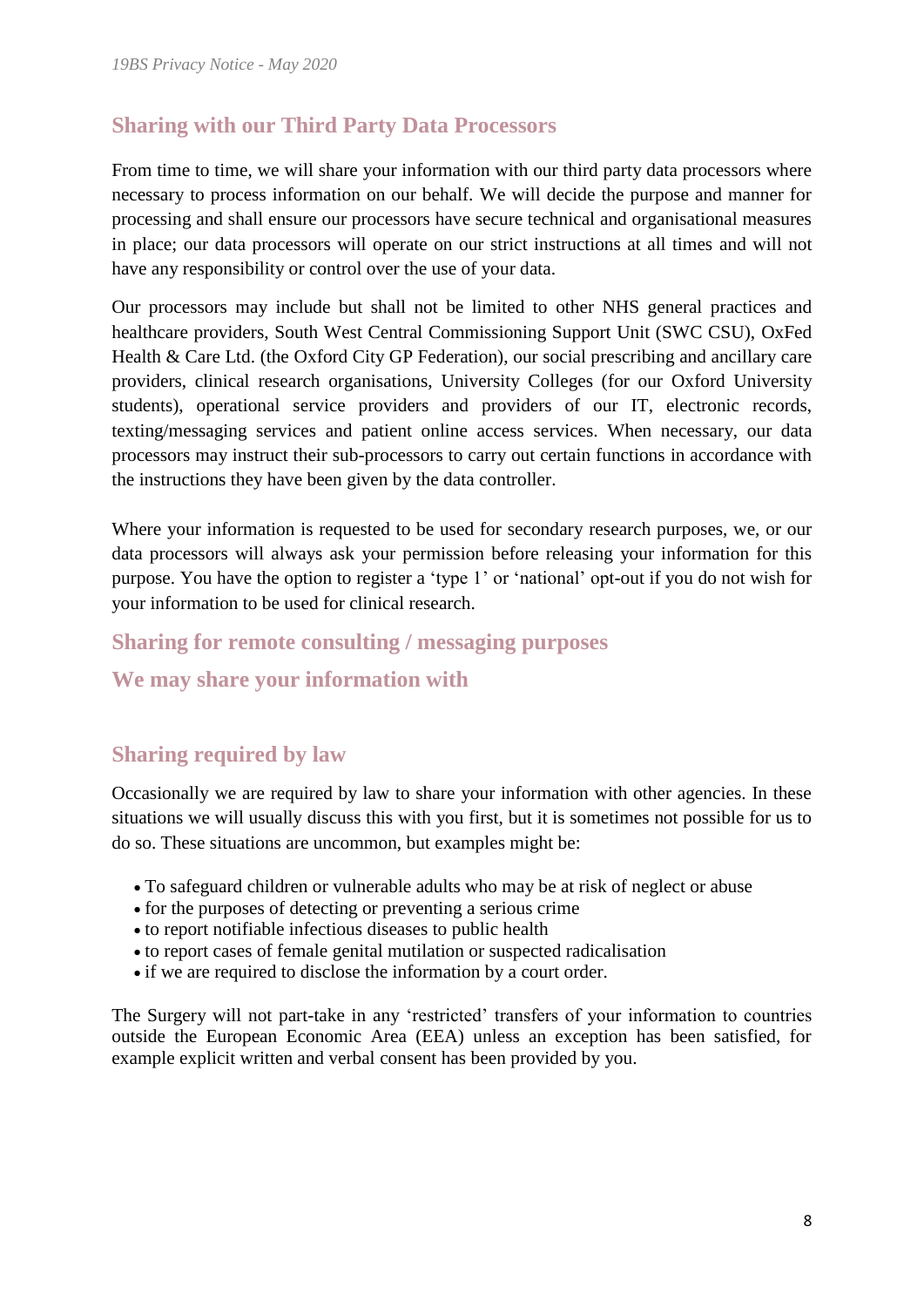## Clinical Research

19 Beaumont Street Surgery is proud to be a research practice, which means that we actively support clinical research studies and activity to improve the quality of healthcare.

## **Research in the NHS**

The NHS Constitution states that Research is a core function of the NHS. Clinical Research is a major driver of innovation and central to NHS practice for maintaining and developing high standards of patient care. Ultimately, clinical research means patients get access to new treatments, interventions and medicines. Investment in research means better, more cost effective care for patients.

In 2006 the Department of Health set up The National Institute for Health Research (NIHR) to improve the health and wealth of the nation through Research. The NIHR Clinical Research Network (CRN) was introduced to provide the infrastructure to the NHS to allow high quality research to be set up and delivered efficiently and effectively.

19 Beaumont Street Surgery is part of a network of local practices participating in research activities under the banner of CRN Thames Valley and South Midlands. To find out more about the work of the NIHR Clinical Research Network please visit **[www.crn.nihr.ac.uk](http://www.crn.nihr.ac.uk/)**.

The Practice also contributes data in a **de-identified form** to approved research databases, including the Clinical Practice Research Datalink (CPRD) and the RCGP Research and Surveillance Centre. It is not possible for the researchers to identify any individuals from the data we share with them through these research databases.

- The Clinical Practice Research Datalink (CPRD) is a government research initiative, joint funded by the MHRA (Medicines and Healthcare products Regulatory Agency) and the NIHR, that collects de-identified coded data from GP practices in support of vital public health research. For more information on how data is used and how to opt out, visit: **<https://www.cprd.com/transparency-information>**
- The RCGP Research and Surveillance Centre (RSC) is an internationally renowned source of information, analysis and interpretation of primary care data. Established in 1957, the RSC is an active research and surveillance unit that collects and monitors data, in particular influenza, from over 500 practices across England. For more information on how data is used and how to opt out, visit:

**[https://www.rcgp.org.uk/clinical-and-research/our-programmes/research-and](https://www.rcgp.org.uk/clinical-and-research/our-programmes/research-and-surveillance-centre.aspx)[surveillance-centre.aspx](https://www.rcgp.org.uk/clinical-and-research/our-programmes/research-and-surveillance-centre.aspx)**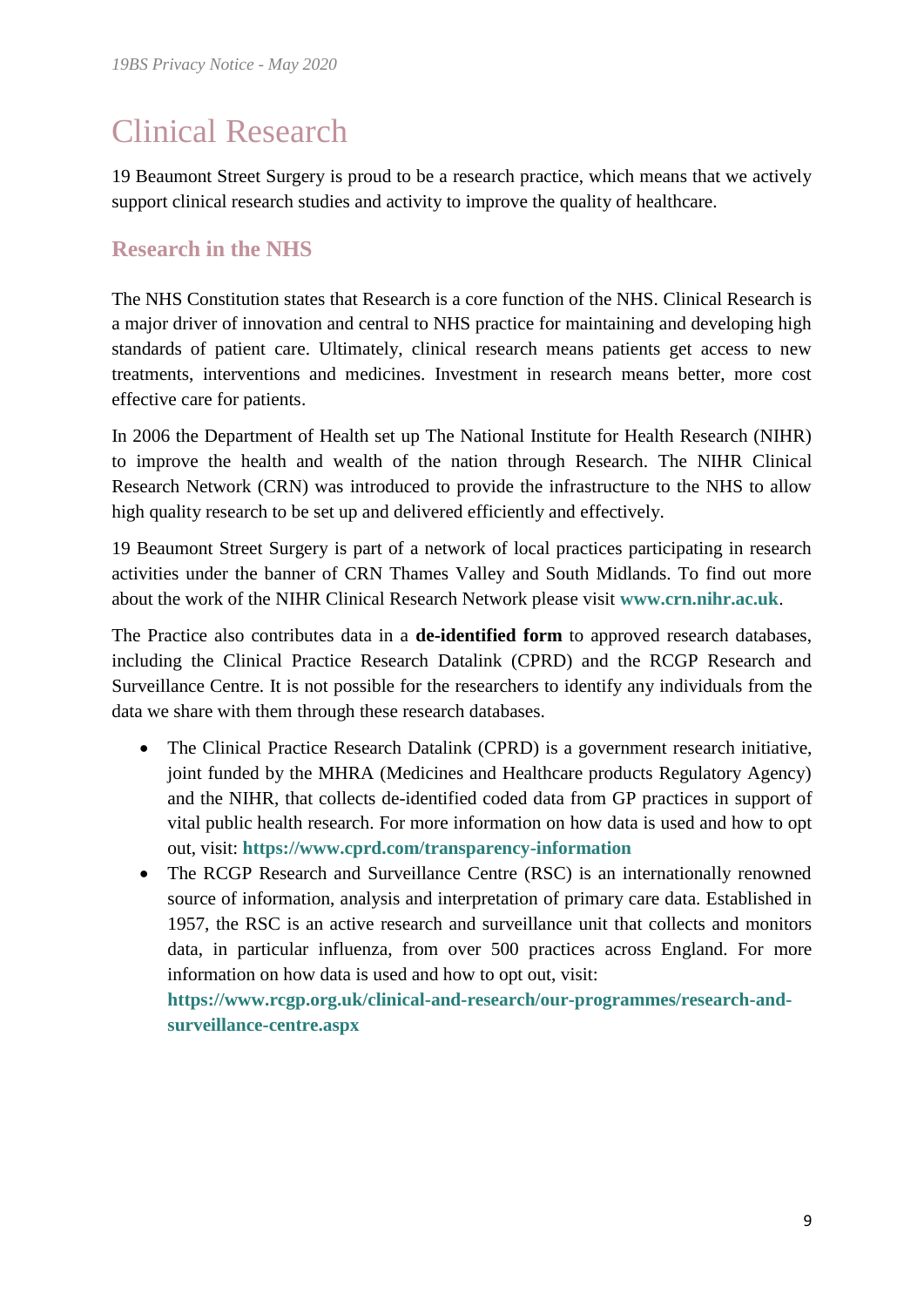## **What is Primary Care Research?**

Primary Care refers to patient interactions with 'front-line' healthcare professionals including as GPs, practice nurses, pharmacists and dentists. A wide range of research studies look at:

- Promoting a healthier lifestyle
- Disease diagnosis and prevention
- Management of long-term illnesses such as diabetes or hypertension
- Prevention of future ill-health
- Treating common conditions such as tonsillitis or influenza

#### **What are the benefits of being a research practice?**

Evidence suggests that patients who receive care in research-active institutions have better health outcomes than those who are treated in a non-research environment. By joining the research community, we are actively helping to improve the standard of healthcare for our patients. It also provides an opportunity for patients to better understand their health conditions and give something back to the NHS and wider community. Sometimes it can provide access to new treatments, and brings a new dimension to practice and added skills to those involved. The practice receives funding to cover the additional costs of taking part in research (it does not come out of our own budget and so routine patient services are not affected).

## **How can you help and take part?**

There are various ways a patient can become involved in research at the Surgery:

• You may be informed about a particular study by us or our instructed data processor organisation and asked whether you would be interested in participating as part of a consultation

• you may be sent information through the post by us or our data processor organisation if we feel you may be a suitable participant

• you may read information about a current study in the patient waiting room or on the surgery website and wish to take part.

### **What else do I need to know?**

All clinical research carried out at 19 Beaumont Street Surgery is thoroughly checked and approved by ethical committees ensuring it is appropriate and safe to perform. You will always receive clear information about what taking part in a research study would involve and will have the opportunity to ask questions and obtain further details about a study.

Your participation in research studies is entirely voluntary and can be withdrawn by yourself at any time without any explanation required.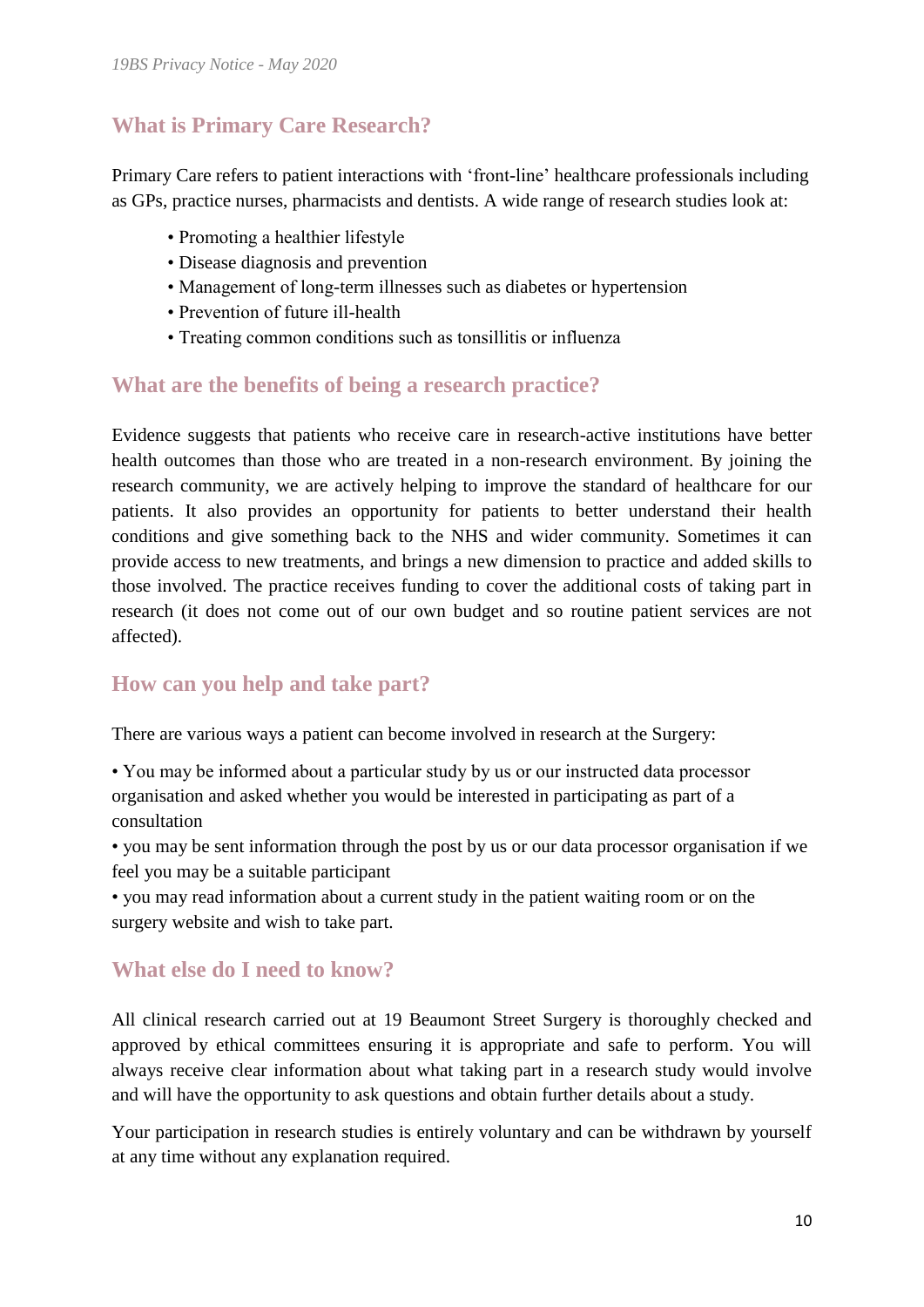You are under no obligation to participate in any research project, and your care and your relationship with your doctor or nurse will not be affected in any way if you decided not to take part.

If you do agree to take part in a study you will be asked to sign a consent form. This will clearly state which parts of your notes (if any) may be looked at for the purposes of the research study. Nobody from outside this practice will be given your contact details or have access to your medical records unless they act as a data processor on our behalf without your prior consent.

## **What if I do not wish to participate in Clinical Research?**

Although the number of research studies you might be eligible for and contacted about is likely to very small, you do have the option to 'opt-out' and not take part if you wish to do so.

If you do not want information from your health record to be used for any purpose beyond providing your own care, such as to improve NHS care or contribute to research, we will respect your decision, but please note that in some circumstances we may still be legally required to disclose your data to third parties. You will be informed if this applies to you.

If you do wish to exercise this right, there are several options available to you (you may choose to exercise none, one or all of these opt-outs):

**Type 1 Opt-Out:** If you do not want the Surgery to share information that identifies you for purposes beyond your direct care (for example secondary research), you can register a 'Type 1 Opt-Out'. This prevents information from your GP record from being shared other than for your direct care. Please contact us and request a Type 1 Opt-Out form if you wish to exercise this right.

**National Opt-Out:** NHS Digital also collects information from a range of places where people receive care, such as hospitals and community services. If you do not want your information to be shared outside of NHS Digital, for purposes other than for your direct care, you will need to register a 'National Opt-Out'. To do this you will need to contact NHS Digital yourself via the online tool, https://digital.nhs.uk/services/national-data-opt-out.

**Clinical Record Sharing:** You can also object to having your information made available to healthcare staff through the Summary Care Record and the Oxfordshire Care Summary systems as outlined above. These two NHS record systems may be used by authorised health professionals to access your information if you need healthcare outside of the Surgery. For information on how to opt out of these record systems, please contact the Surgery.

### **What are my information rights?**

Data protection law provides you with a number of rights which we are committed to supporting. These rights include:

• fair processing of information and transparency over how we use your personal information;